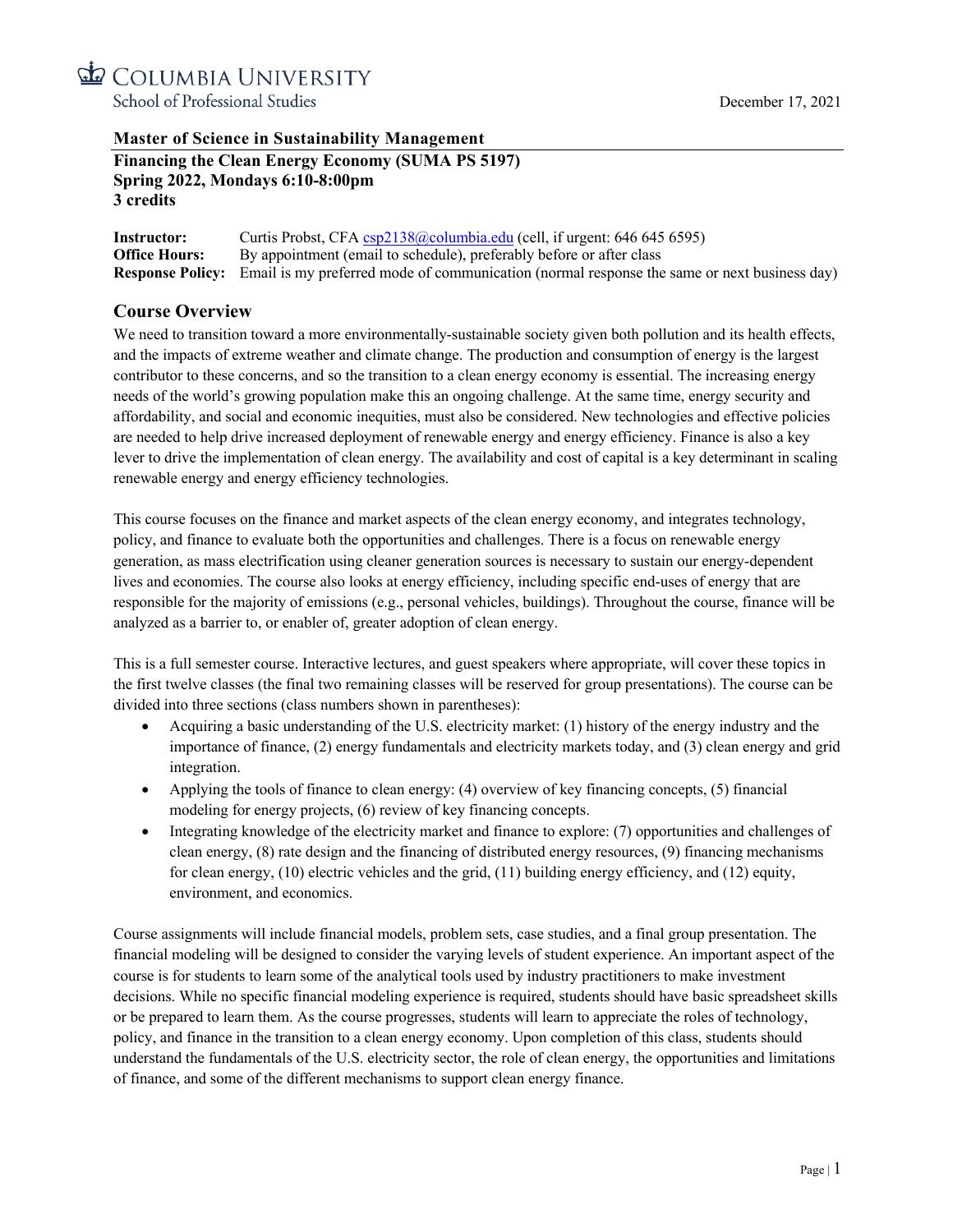School of Professional Studies

This is an elective course designed for both students with a limited background in finance but with an interest in building that skill set, and students with prior backgrounds in finance that are seeking to apply those skills to financing the clean energy economy. Space permitting, the course is open to cross-registrants from other Columbia University graduate programs, and students from several schools at Columbia have successfully completed this course (Arts and Sciences, Business, Engineering and Applied Science, International and Public Affairs, Professional Studies, Public Health, and Social Work). The course is approved for the Certificate in Sustainable Finance requirement.

While this course has been taught in online and HyFlex (hybrid flexible) formats, the current expectation is that this course will be taught in-person this semester.

## **Learning Objectives**

By the end of this course students should be able to:

- L1. Describe how the existing electricity markets function in the U.S., and how clean energy technologies are developing within, and apart from, these markets
- L2. Assess the implications of larger adoption of clean energy technologies to the broader electric grid
- L3. Summarize some of the existing business models and financial techniques for bringing clean energy to markets
- L4. Create basic financial models for evaluating clean energy opportunities and demonstrate good technique in the development of these models
- L5. Discuss some of the key opportunities and challenges faced in transitioning to clean energy
- L6. Identify mechanisms that can be used to support the development and deployment of clean energy

Considering the breadth of the energy and financial markets, and the rapidly evolving nature of each, the goal is not to learn about every means of financing clean energy. The course's objective is to provide students a new level of comfort in discussing the role of finance in the transition to a clean energy economy. Students will focus on several examples of that transition through the class materials, and may choose a specific area in which they have personal interest for the group presentation.

## **Readings**

*Required*

American Clean Power. "Wind Power Facts." *cleanpower.org*. Web. 17 Dec 2021. https://cleanpower.org/facts/wind-power/ (N.pag)

Clean Energy States Alliance. "A Homeowner's Guide to Solar Finance: Leases, Loans, and PPAs." *cesa.org*, Nov 2018: pp. 2-17. Web. 17 Dec 2021. http://www.cesa.org/assets/2015-Files/Homeowners-Guide-to-Solar-Financing.pdf (16 pages)

Environment America. "The True Value of Solar." *environmentamerica.org*, Jul 2019: pp. 1-12. Web. 17 Dec 2021. https://environmentamerica.org/sites/environment/files/resources/AME%20Rooftop%20Solar%20Jul19%20web.pdf (12 pages)

Federal Energy Regulatory Commission. "Energy Primer: A Handbook of Energy Market Basics." *ferc.gov*, Nov 2015: pp. 1-4, 35-56. Web. 17 Dec 2021. https://www.ferc.gov/market-assessments/guide/energy-primer.pdf (26 pages)

Fitzgerald, Garrett, Chris Nelder and James Newcomb. "Electric Vehicles as Distributed Energy Resources." *rmi.org.* Rocky Mountain Institute, 2016: pp. 6-9. Web. 17 Dec 2021. http://www.rmi.org/pdf\_evs\_as\_DERs (4 pages)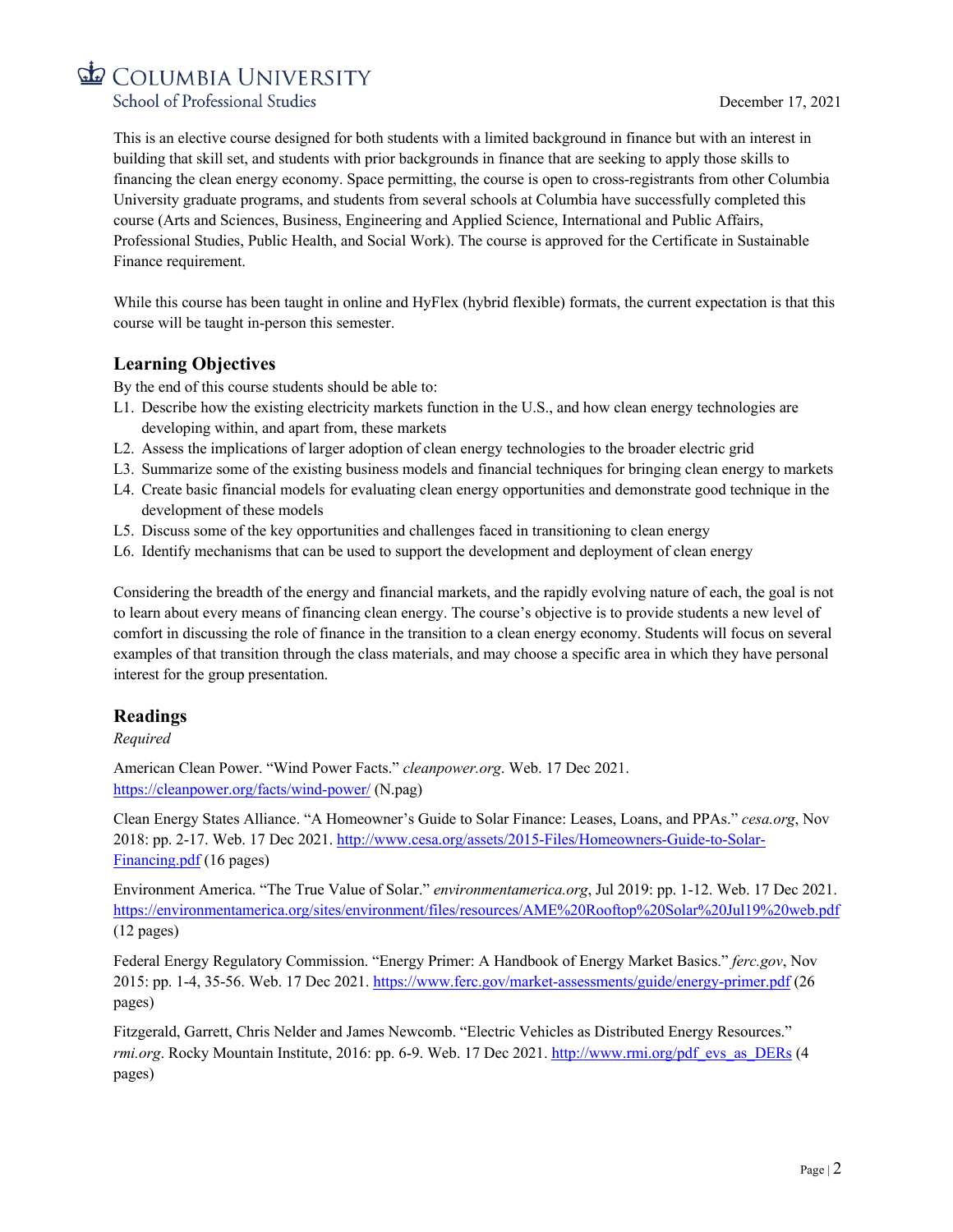School of Professional Studies

Fitzgerald, Garrett et al. "The Economics of Battery Energy Storage: How multi-use, customer-sited batteries deliver the most services and value to customers and the grid. Executive Summary." *rmi.org*. Rocky Mountain Institute, Oct 2015. Web. 17 Dec 2021. https://rmi.org/wp-content/uploads/2017/05/RMI\_Document\_Repository\_Public-Reprts\_RMI-TheEconomicsOfBatteryEnergyStorage-ExecutiveSummary.pdf (8 pages)

Lazar, Jim. "Teaching the 'Duck' to Fly, Second Edition." *raponline.org*. The Regulatory Assistance Project, Feb 2016: pp. 5-9. Web. 17 Dec 2021. http://www.raponline.org/wp-content/uploads/2016/05/rap-lazarteachingtheduck2-2016-feb-2.pdf (5 pages)

Lazard. "Lazard's Levelized Cost of Energy Analysis-Version 15.0." *lazard.com*, Oct 2021. Web. 17 Dec 2021. https://www.lazard.com/media/451905/lazards-levelized-cost-of-energy-version-150-vf.pdf (21 pages)

National Renewable Energy Laboratory. "Federal Tax Incentives for Energy Storage Systems." *nrel.gov*, Jan 2018. Web. 17 Dec 2021. https://www.nrel.gov/docs/fy18osti/70384.pdf (1 page)

National Renewable Energy Laboratory. "Ten Years of Analyzing the Duck Chart." *nrel.gov*, 26 Feb 2018. Web. 17 Dec 2021. https://www.nrel.gov/news/program/2018/10-years-duck-curve.html (3 pages)

NC Clean Energy Technology Center. "Commercial Guide to the Federal Investment Tax Credit for Solar PV." *dsireusa.org*, Dec 2015. Web. 17 Dec 2021. http://www.dsireusa.org/resources/presentations-andpublications/commercialitc\_factsheet\_final-dec2015update/ (6 pages)

Norton Rose Fulbright. "Corporate Renewable PPAs – a framework for the future?" *nortonrosefulbright.com*, May 2017. Web. 17 Dec 2021. http://www.nortonrosefulbright.com/knowledge/publications/149117/corporaterenewable-ppas-a-framework-for-the-future (5 pages)

Solar Energy Industries Association. "Solar Industry Research Data." *seia.org*, 2019. Web. 17 Dec 2021. https://www.seia.org/solar-industry-research-data (N.pag)

U.S. Department of Energy. "Solar-Plus-Storage 101." *energy.gov*, 11 Mar 2019. Web. 17 Dec 2021. https://www.energy.gov/eere/solar/articles/solar-plus-storage-101 (8 pages)

U.S. Energy Information Administration. "Electricity explained: Electricity in the United States." *eia.gov*, 18 Mar 2021. Web. 17 Dec 2021. https://www.eia.gov/energyexplained/electricity/electricity-in-the-us.php (4 pages)

U.S. Energy Information Administration. "Electricity explained: Electricity generation, capacity, and sales in the United States." *eia.gov*, 18 Mar 2021. Web. 17 Dec 2021.

https://www.eia.gov/energyexplained/electricity/electricity-in-the-us-generation-capacity-and-sales.php (8 pages)

U.S. Energy Information Administration. "Use of energy explained: Energy use for transportation (basic)." *eia.gov,* 17 May 2021. Web. 17 Dec 2021. https://www.eia.gov/energyexplained/use-of-energy/transportation.php (3 pages)

U.S. Energy Information Administration. "Use of energy explained: Energy use for transportation (in depth)." *eia.gov,* 21 May 2021. Web. 17 Dec 2021. https://www.eia.gov/energyexplained/use-of-energy/transportation-indepth.php (3 pages)

Wilson Sonsini Goodrich & Rosati. "Innovations and Opportunities in Energy Efficiency Finance." *wsgr.com*, May 2014. Web. 17 Dec 2021. https://www.wsgr.com/publications/PDFSearch/WSGR-EE-Finance-White-Paper-14.pdf (32 pages)

Wilson Sonsini Goodrich & Rosati. "Project Finance Primer for Renewable Energy and Clean Tech Projects." *wsgr.com*, Sep 2014. Web. 17 Dec 2021. https://www.wsgr.com/publications/PDFSearch/renewable-energy-primer-0914.pdf (20 pages)

*Optional*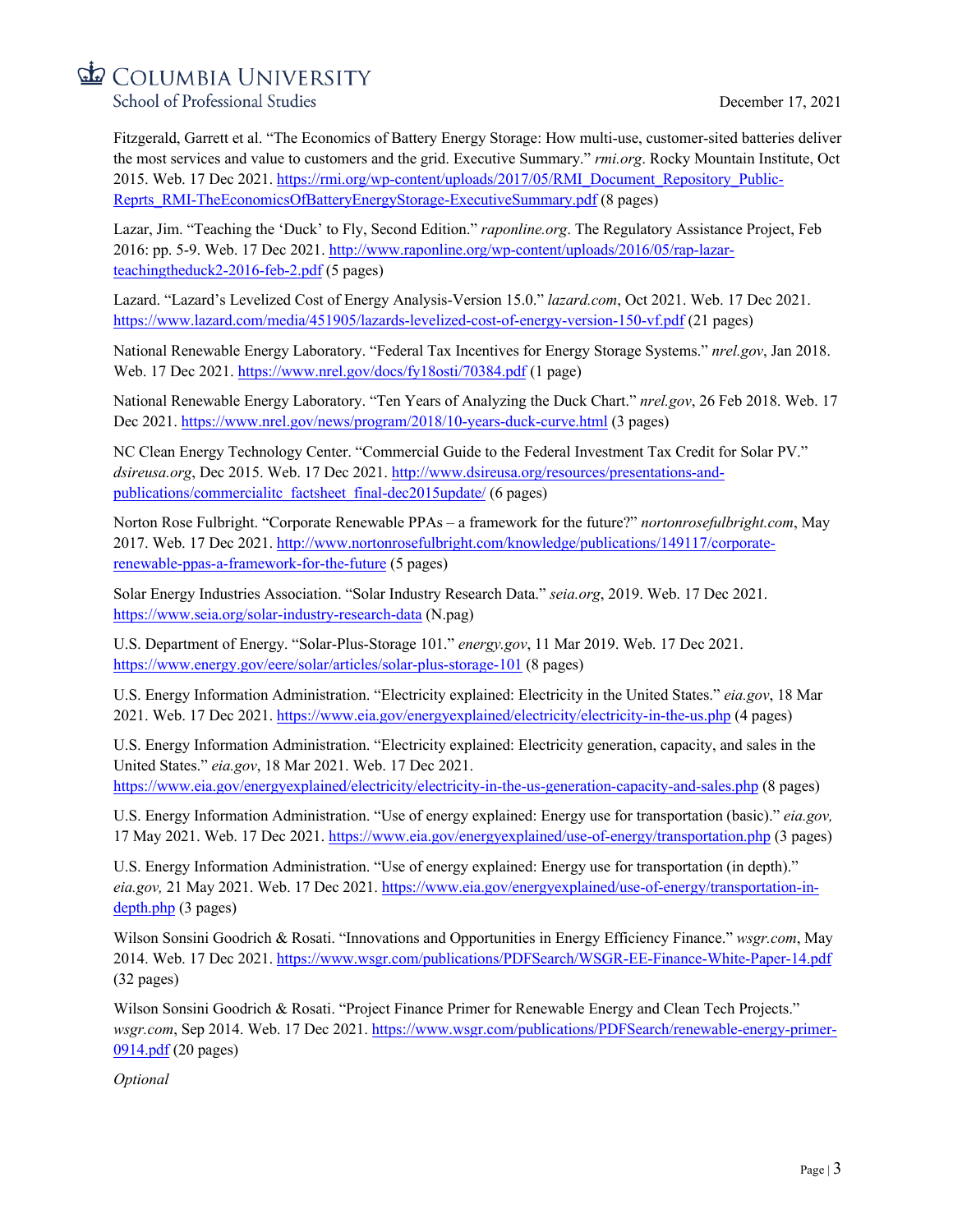School of Professional Studies

Fernando, Jason. "Internal Rate of Return (IRR)." *investopedia.com*. Investopedia, 7 Apr 2021. Web. 17 Dec 2021. https://www.investopedia.com/terms/i/irr.asp (N.pag)

Fernando, Jason. "Net Present Value (NPV)." *investopedia.com*. Investopedia, 29 Aug 2021. Web. 17 Dec 2021. https://www.investopedia.com/terms/n/npv.asp (N.pag)

Hargrave, Marshall. "Weighted Average Cost of Capital (WACC)." *investopedia.com*. Investopedia, 2 Nov 2021. Web. 17 Dec 2021. https://www.investopedia.com/terms/w/wacc.asp (N.pag)

Heyford, Shauna Carther. "Understanding the Time Value of Money." *investopedia.com*. Investopedia, 29 Oct 2021. Web. 17 Dec 2021. https://www.investopedia.com/articles/03/082703.asp (N.pag)

Lazard. "Lazard's Levelized Cost of Hydrogen Analysis-Version 2.0." lazard.com, Oct 2021. Web. 17 Dec 2021. https://www.lazard.com/media/451895/lazards-levelized-cost-of-hydrogen-analysis-version-20-vf.pdf (16 pages)

Lazard. "Lazard's Levelized Cost of Storage Analysis-Version 7.0." lazard.com, Oct 2021. Web. 17 Dec 2021. https://www.lazard.com/media/451882/lazards-levelized-cost-of-storage-version-70-vf.pdf (35 pages)

NARUC. "Distributed Energy Resources Rate Design and Compensation." *naruc.org*. National Association of Regulatory Utility Commissioners, Nov 2016. Web. 17 Dec 2021. https://www.naruc.org/rate-design/ (181 pages)

## **Assignments and Assessments**

The expected assignments, their contribution to your final grade, and the learning objectives to which they relate are described below. Each assignment may be modified based on the progress of the class over the semester.

#### I. Statement of purpose (5% of grade)

Students will prepare a one-page (double-spaced) statement of purpose that (a) discusses what you are looking to get out of the class, (b) highlights any particular skills you can contribute to the class or to your group, and (c) identifies one or more clean energy technologies, currently being deployed, in which you have a particular interest (this may help you identify a topic for the group presentation and fellow group members). Please include your (a) name and (b) UNI. Please format the document neatly, and ensure that it may be printed onto one page without changing printer settings.

## II. Storyboard (5% of grade)

Part 1 (worth 3% of grade): Create a Storyboard that, in three panels, tells the story of why you are interested in finance, clean energy, and/or the environment. Use the free software: https://www.storyboardthat.com/storyboardcreator (links to an external site). Post to the discussion board on Canvas. Your storyboard can reflect your upbringing, academic background, professional experience, or other relevant information. The purpose of this assignment is for everyone to get to know everyone better (which will be helpful in discussions and in group work).

Part 2 (worth 2% of grade): Reflect on the Storyboards of your classmates, and post to the discussion board on Canvas, (a) what themes do you see? (b) what things do you appear to have in common? (200 words or less)

## III. Five assignments during the semester (60% of grade)

Assignment 1 (8%) (L4): Students will build a simple Excel financial model based upon a series of instructions. \*\*Please pay attention to the financial modeling "best practices" discussed in class\*\*. The model will focus on basic Excel concepts and good modeling techniques, and introduce certain financial concepts discussed in greater detail later in the course. Please ensure that the model is legible, labeled appropriately, and formatted neatly. Please also ensure that it may be printed out neatly without changing printer settings.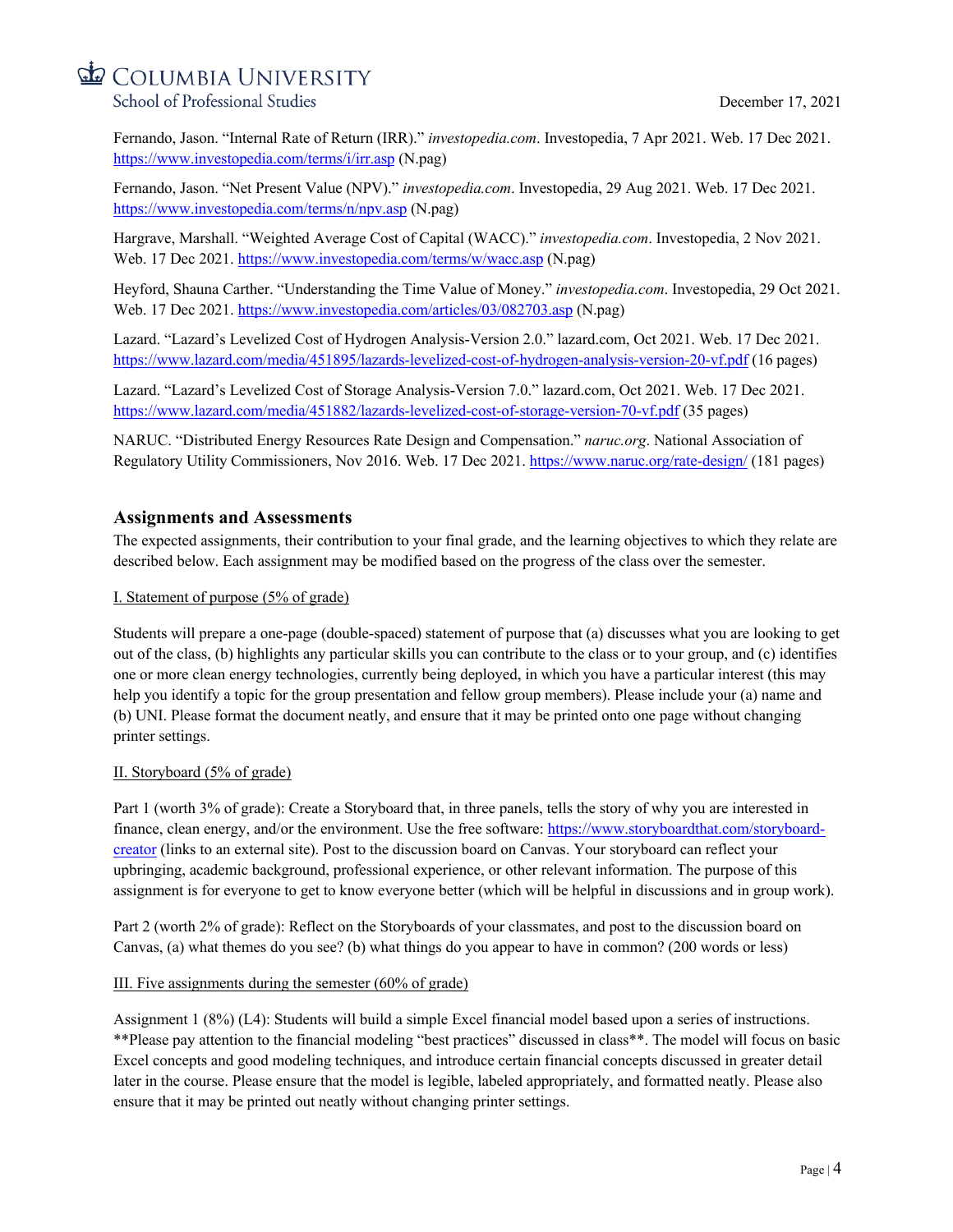COLUMBIA UNIVERSITY School of Professional Studies

Assignment 2 (13%) (L4): Students will create another financial model(s), this time used to calculate the levelized cost of energy for a specific technology(ies). This model will take the basic financial concepts and good modeling techniques practiced in Assignment 1, and apply them to specific clean energy applications.

Assignment 3 (13%) (L4): Students will create a financial model for a clean energy project. The model will focus on more complex model design, and will also build on the skills practiced in Assignments 1 and 2.

Assignment 4 (13%) (L1, L2, L5, L6): Students will answer a set of quantitative and qualitative short answer questions. These questions will discuss the basic elements of the U.S. electricity markets, clean energy technologies, integration of clean energy into the grid, and financial techniques for bringing clean energy to market.

Assignment 5 (13%) (L3, L4): Students will review one case study on financing the transition to clean energy. Students will answer a series of questions based on their knowledge of the markets and/or financial analyses that they will perform.

## IV. Group Presentation (25%) (L1, L2, L3, L5, L6)

Students will work in groups to present the key aspects of a particular clean energy technology or project. The deliverable will be the in-class presentation, plus the associated PowerPoint slides. The targeted group size and length of presentation will depend, in part, upon final enrollment in the class, but would likely be groups of 4-6 students and presentations 15-20 minutes in length. The final grade will be based (a) 20% upon instructor/teaching assistant evaluation of the assignment, and (b) 5% upon peer evaluations provided by fellow group members who will evaluate your relative contribution.

## V. Class Participation (5%)

Attendance alone does not count toward your participation grade. Contributing to the class means enhancing the quality of the class experience for yourself and others, whether in discussions, group work, or otherwise. It involves making relevant, useful and non-obvious comments, or posing pertinent questions, in clear and succinct language.

## **Grading**

The final grade will be calculated as described below:

## **FINAL GRADING SCALE**

| Grade                   | Percentage      |
|-------------------------|-----------------|
| $A+$                    | 98-100 %        |
| $\overline{\mathbf{A}}$ | 93-97.9%        |
| $A -$                   | $90 - 92.9%$    |
| $B+$                    | 87-89.9%        |
| l B                     | 83-86.9%        |
| B-                      | 80-82.9%        |
| $C+$                    | $77 - 79.9%$    |
| $\overline{\mathbf{C}}$ | 73-76.9%        |
| $\overline{C}$          | 70-72.9%        |
| D                       | $60 - 69.9%$    |
| IF                      | 59.9% and below |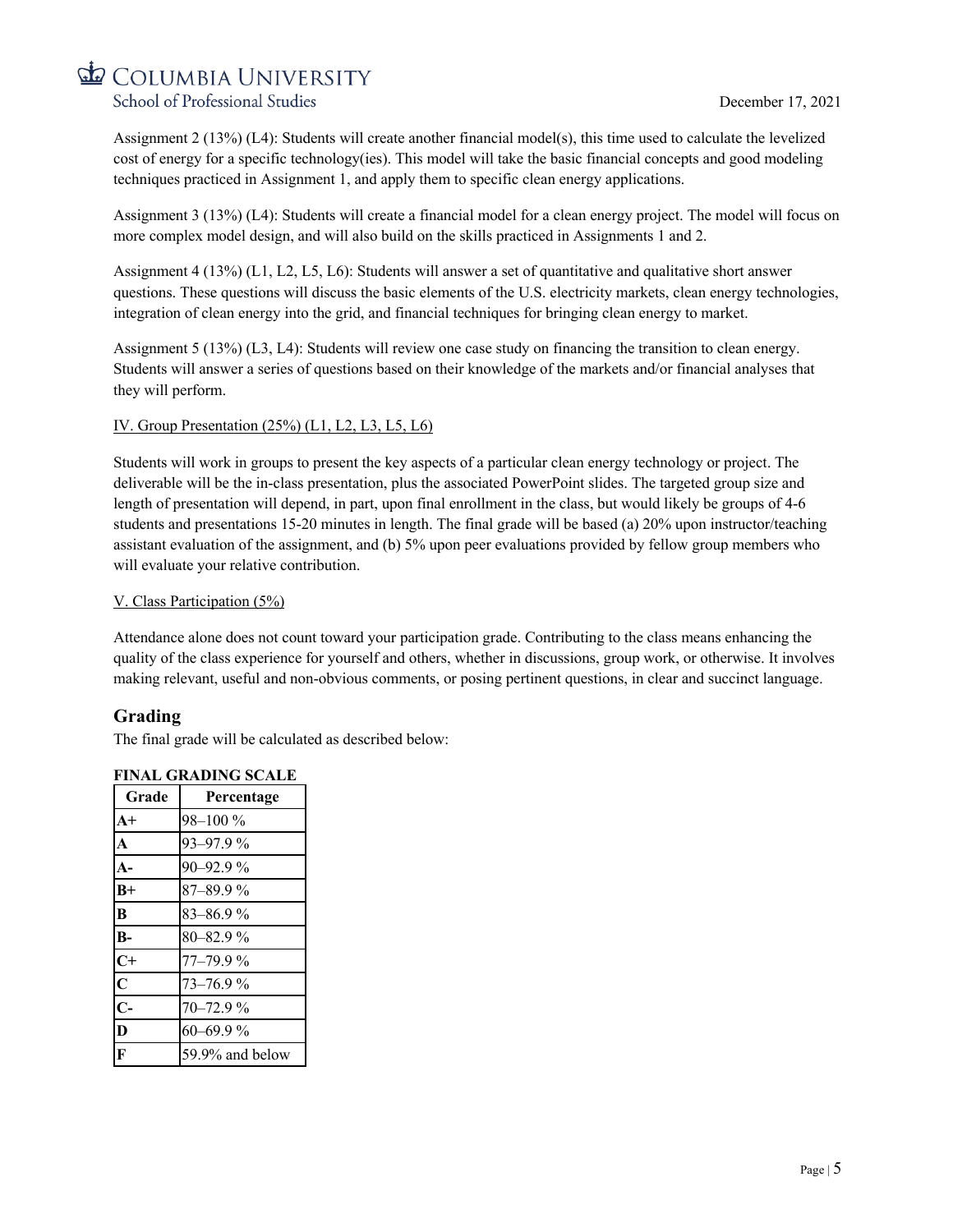School of Professional Studies

| <b>Assignment/Assessment</b>                                   | % Weight | <b>Individual or Group</b><br>/ Team Grade |
|----------------------------------------------------------------|----------|--------------------------------------------|
| <b>Statement of Purpose</b>                                    | $5\%$    | Individual                                 |
| Storyboard                                                     | $5\%$    | Individual                                 |
| Assignment $#1$                                                | 8%       | Individual                                 |
| Assignment #2                                                  | 13%      | Individual                                 |
| Assignment #3                                                  | 13%      | Individual                                 |
| Assignment #4                                                  | 13%      | Individual                                 |
| Assignment #5                                                  | 13%      | Individual                                 |
| Group Presentation: Presentation and Submission                | 20%      | Group                                      |
| Group Presentation: Peer Evaluation of Individual Contribution | $5\%$    | Individual                                 |
| Class Participation                                            | $5\%$    | Individual                                 |

## **Course Schedule/Course Calendar**

| Session, | <b>Topics and Activities</b>               | Readings (due this day); required       | <b>Assignments</b> |
|----------|--------------------------------------------|-----------------------------------------|--------------------|
| Date     |                                            | unless otherwise indicated              | (due on this date) |
| One      | History of the Energy Industry and the     | n/a                                     |                    |
| 1/24     | <b>Importance of Finance (L1)</b>          |                                         |                    |
|          |                                            |                                         |                    |
|          | Topics:                                    |                                         |                    |
|          | *Introductions                             |                                         |                    |
|          | *Goals/Context                             |                                         |                    |
|          | *Course Key Themes/ Goals                  |                                         |                    |
|          | <i>*Class Deliverables</i>                 |                                         |                    |
|          | *Brief History of Energy Industry          |                                         |                    |
|          | *Importance of Finance                     |                                         |                    |
|          |                                            |                                         |                    |
|          | Activities:                                |                                         |                    |
|          | *Course Overview                           |                                         |                    |
|          | *Lecture                                   |                                         |                    |
|          | *Discussion                                |                                         |                    |
|          |                                            |                                         |                    |
| Two      | <b>Energy Fundamentals and Electricity</b> | Federal Energy Regulatory               | --                 |
| 1/31     | <b>Markets Today (L1, L2)</b>              | Commission. "Energy Primer: A           |                    |
|          |                                            | Handbook of Energy Market Basics."      |                    |
|          | Topics:                                    | pp. 1-4, 35-56. (26 pages)              |                    |
|          | *Forms of Electricity Production           |                                         |                    |
|          | *Basic Terminology                         | U.S. Energy Information                 |                    |
|          | *Production Efficiency                     | Administration. "Electricity explained: |                    |
|          | *LCOE                                      | Electricity in the United States." (4   |                    |
|          | *Variable Costs                            | pages)                                  |                    |
|          | *Fixed Costs                               |                                         |                    |
|          | *Electricity Prices                        | U.S. Energy Information                 |                    |
|          |                                            | Administration. "Electricity explained: |                    |
|          | Activities:                                | Electricity generation, capacity, and   |                    |
|          | *Class Introductions                       | sales in the United States." (8 pages)  |                    |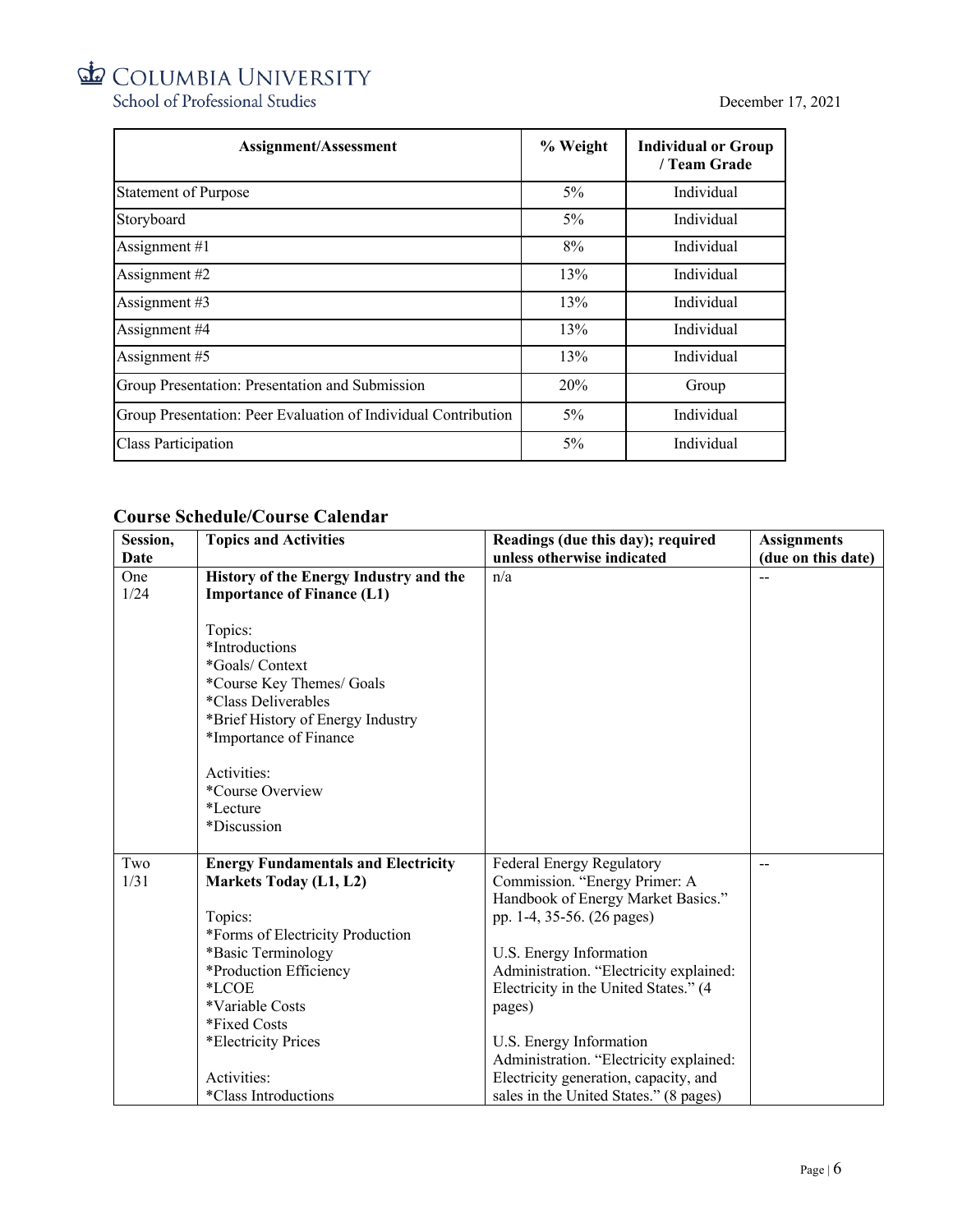

School of Professional Studies

|              | *Recap of Prior Lecture<br>*Lecture<br>*Discussion                                                                                                                                                                                                                                                                                                                                             |                                                                                                                                                                                                                                                                                                                                                                                                                                                                                                                                                                                                                                                                                                                                                                        |                                                                                   |
|--------------|------------------------------------------------------------------------------------------------------------------------------------------------------------------------------------------------------------------------------------------------------------------------------------------------------------------------------------------------------------------------------------------------|------------------------------------------------------------------------------------------------------------------------------------------------------------------------------------------------------------------------------------------------------------------------------------------------------------------------------------------------------------------------------------------------------------------------------------------------------------------------------------------------------------------------------------------------------------------------------------------------------------------------------------------------------------------------------------------------------------------------------------------------------------------------|-----------------------------------------------------------------------------------|
| Three<br>2/7 | Clean Energy and Grid Integration (L1,<br>L2)                                                                                                                                                                                                                                                                                                                                                  | American Clean Power. "Wind Power<br>Facts." (N.pag)                                                                                                                                                                                                                                                                                                                                                                                                                                                                                                                                                                                                                                                                                                                   | Statement of<br>purpose                                                           |
|              | Topics:<br>*Grid context of clean energy technologies<br>*Major energy "products"<br>*Role of renewable generation<br>*Net metering and load-based resources<br>*Role of storage and EVs in grid<br>integration<br>Activities:<br>*Recap of Prior Lecture                                                                                                                                      | Fitzgerald, Garrett et al. "The<br>Economics of Battery Energy Storage:<br>How multi-use, customer-sited batteries<br>deliver the most services and value to<br>customers and the grid. Executive<br>Summary." (8 pages)<br>National Renewable Energy<br>Laboratory. "Ten Years of Analyzing<br>the Duck Chart." (3 pages)                                                                                                                                                                                                                                                                                                                                                                                                                                             | Storyboard<br>(Part 1)                                                            |
|              | *Think-Pair-Share<br>*Lecture<br>*Discussion<br>*Class Exercise                                                                                                                                                                                                                                                                                                                                | Solar Energy Industries Association.<br>"Solar Industry Research Data."<br>(N.png)                                                                                                                                                                                                                                                                                                                                                                                                                                                                                                                                                                                                                                                                                     |                                                                                   |
|              |                                                                                                                                                                                                                                                                                                                                                                                                | U.S. Department of Energy. "Solar-<br>Plus-Storage 101." (8 pages)                                                                                                                                                                                                                                                                                                                                                                                                                                                                                                                                                                                                                                                                                                     |                                                                                   |
| Four<br>2/14 | <b>Overview of Key Financing Concepts</b><br>(L3)<br>Topics:<br>*Basic financial concepts<br>*Capital structure (debt vs. equity)<br>*Importance of market conditions<br>*Different types of financing<br>*Tax aspects of financing<br>*Project finance<br>*Basics of financial modeling<br>Activities:<br>*Recap of Prior Lecture<br>*Lecture<br>*Discussion<br>*Model-Building Demonstration | For the Lazard report, please review<br>key charts and assumptions to get an<br>understanding of LCOE. It is not<br>necessary to read each page in detail.<br>Lazard. "Lazard's Levelized Cost of<br>Energy Analysis-Version 15.0." (21<br>pages)<br>NC Clean Energy Technology Center.<br>"Commercial Guide to the Federal<br>Investment Tax Credit for Solar PV."<br>$(6 \text{ pages})$<br>National Renewable Energy<br>Laboratory. "Federal Tax Incentives for<br>Energy Storage Systems." (1 page)<br>Optional:<br>For those without previous finance<br>knowledge, Investopedia.com has<br>articles on relevant topics including:<br>Fernando, Jason. "Internal Rate of<br>Return (IRR)." (N.pag)<br>Fernando, Jason. "Net Present Value<br>$(NPV)$ ." $(N.png)$ | Assignment #1:<br><b>Basic Excel</b><br>financial model<br>Storyboard<br>(Part 2) |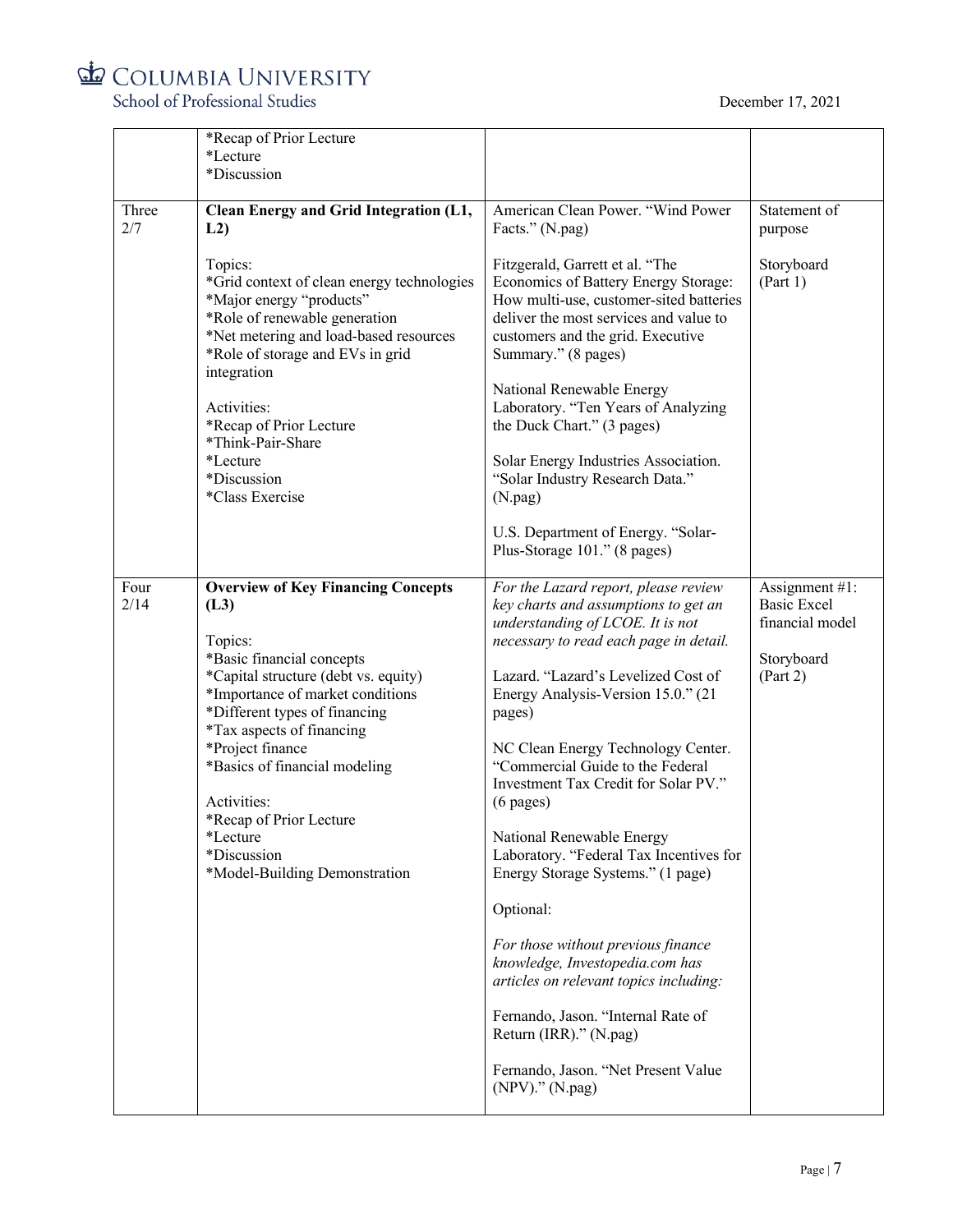

School of Professional Studies

|              |                                                                                                                                                                                                                                                                                                                                                                                                            | Hargrave, Marshall. "Weighted<br>Average Cost of Capital (WACC)."<br>(N.png)<br>Heyford, Shauna Carther.<br>"Understanding the Time Value of<br>Money." (N.pag)                                                                                                                                                                                                                                                                             |                                                                                           |
|--------------|------------------------------------------------------------------------------------------------------------------------------------------------------------------------------------------------------------------------------------------------------------------------------------------------------------------------------------------------------------------------------------------------------------|---------------------------------------------------------------------------------------------------------------------------------------------------------------------------------------------------------------------------------------------------------------------------------------------------------------------------------------------------------------------------------------------------------------------------------------------|-------------------------------------------------------------------------------------------|
| Five<br>2/21 | <b>Financial Modeling for Energy Projects</b><br>(L3, L4)<br>Topics:<br>*How to model financial transactions<br>generally<br>*How to do a detailed financial model of<br>an energy project<br>*How to determine a levelized cost of<br>energy (LCOE)<br>*The overall structure of project finance<br>transactions<br>Activities:<br>*Recap of Prior Lecture<br>*Lecture<br>*Discussion<br>*Group Formation | Wilson Sonsini Goodrich & Rosati.<br>"Project Finance Primer for Renewable<br>Energy and Clean Tech Projects." (20<br>pages)<br>Clean Energy States Alliance. "A<br>Homeowner's Guide to Solar Finance:<br>Leases, Loans, and PPAs." (16 pages)<br>Optional:<br>Lazard. "Lazard's Levelized Cost of<br>Hydrogen Analysis-Version 2.0." (16<br>pages)<br>Lazard. "Lazard's Levelized Cost of<br>Storage Analysis-Version 7.0." (35<br>pages) |                                                                                           |
| Six<br>2/28  | <b>Review of Key Financing Concepts (L3,</b><br>L4<br>Topics:<br>* Review key concepts discussed in class<br>Activities:<br>*Recap of Prior Lecture<br>*Discussion                                                                                                                                                                                                                                         | n/a                                                                                                                                                                                                                                                                                                                                                                                                                                         |                                                                                           |
| Seven<br>3/7 | <b>Opportunities and Challenges of Clean</b><br>Energy (L5)<br>Topics:<br>*Applicability of project finance in<br>developing renewables<br>*Ways in which early-stage companies/<br>technologies are financed<br>*Financing of mature/late-stage<br>companies<br>Activities:<br>*Lecture<br>*Discussion<br>*Group Meeting Time<br>*Guest Speaker I                                                         | n/a                                                                                                                                                                                                                                                                                                                                                                                                                                         | Assignment #2:<br>Levelized cost of<br>energy models<br>Group<br>presentation<br>synopsis |
| 3/14         | - NO CLASSES (Spring Break) -                                                                                                                                                                                                                                                                                                                                                                              |                                                                                                                                                                                                                                                                                                                                                                                                                                             |                                                                                           |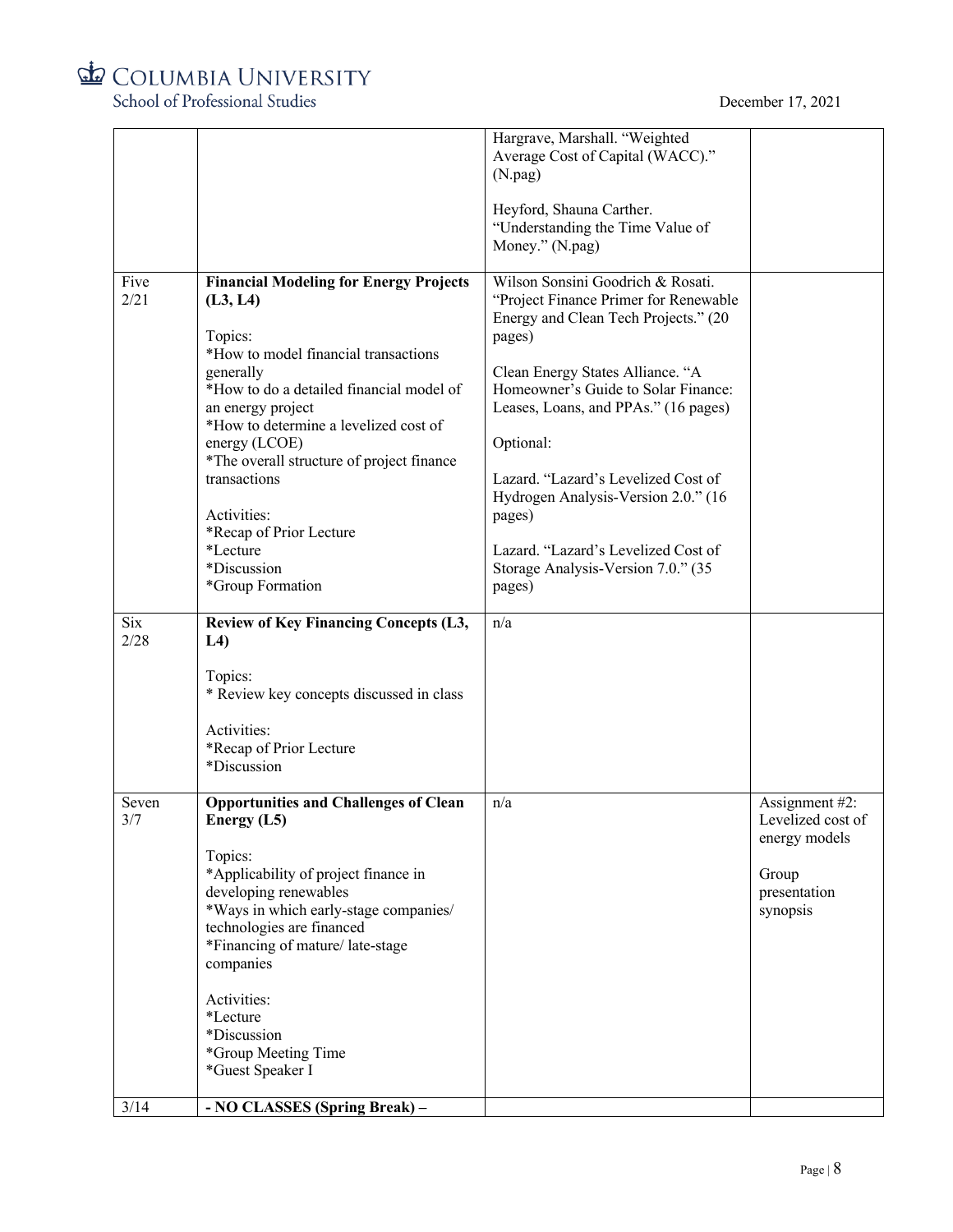School of Professional Studies

| Eight  | Rate Design and the Financing of            | Environment America. "The True         | Assignment #3:     |
|--------|---------------------------------------------|----------------------------------------|--------------------|
| 3/21   | <b>Distributed Energy Resources (L5)</b>    | Value of Solar." (19 pages)            | Financial model    |
|        |                                             |                                        | for a clean energy |
|        | Topics:                                     | Lazar, Jim. "Teaching the 'Duck' to    | project            |
|        | *Basics of setting rates for electricity    | Fly, Second Edition." (5 pages)        |                    |
|        | *Complexities of rate design                |                                        |                    |
|        | *Distributed energy resources (DERs)        | Optional (as a reference guide for     |                    |
|        |                                             |                                        |                    |
|        | *Rate design issues that are relevant to    | particular topics where you would like |                    |
|        | DER economics and possible future rate      | additional information):               |                    |
|        | design approaches                           |                                        |                    |
|        |                                             | NARUC. "Distributed Energy             |                    |
|        | Activities:                                 | Resources Rate Design and              |                    |
|        | *Recap of Prior Lecture                     | Compensation." (181 pages)             |                    |
|        | *Lecture                                    |                                        |                    |
|        | *Discussion                                 |                                        |                    |
|        |                                             |                                        |                    |
|        |                                             |                                        |                    |
| Nine   | <b>Financing Mechanisms for Clean</b>       | Norton Rose Fulbright. "Corporate      |                    |
| 3/28   | Energy (L6)                                 | Renewable PPAs - a framework for the   |                    |
|        |                                             | future?" (5 pages)                     |                    |
|        | Activities:                                 |                                        |                    |
|        | *Recap of Prior Lecture                     | Wilson Sonsini Goodrich & Rosati.      |                    |
|        | *Lecture                                    | "Innovations and Opportunities in      |                    |
|        | *Discussion                                 | Energy Efficiency Finance." (32 pages) |                    |
|        |                                             |                                        |                    |
|        | *Guest Speaker II                           |                                        |                    |
|        |                                             |                                        |                    |
| Ten    | Electric Vehicles and the Grid (L5, L6)     | Fitzgerald, Garrett, Chris Nelder and  | Assignment #4:     |
| 4/4    |                                             | James Newcomb. "Electric Vehicles as   | Quantitative and   |
|        | Topics:                                     | Distributed Energy Resources." (4      | qualitative short  |
|        | * Importance of transportation in general,  | pages)                                 | answer questions   |
|        | and automobiles in particular, as a use of  |                                        |                    |
|        | energy and source of emissions              | U.S. Energy Information                |                    |
|        | *EV opportunities and challenges            | Administration. "Use of energy         |                    |
|        |                                             | explained: Energy use for              |                    |
|        |                                             |                                        |                    |
|        | Activities:                                 | transportation (basic). (3 pages)      |                    |
|        | *Recap of Prior Lecture                     |                                        |                    |
|        | *Lecture                                    | U.S. Energy Information                |                    |
|        | *Discussion                                 | Administration. "Use of energy         |                    |
|        | *Guest Speaker III                          | explained: Energy use for              |                    |
|        |                                             | transportation (in depth)." (3 pages)  |                    |
|        |                                             |                                        |                    |
| Eleven | <b>Building Energy Efficiency (L5, L6)</b>  |                                        |                    |
| 4/11   |                                             |                                        |                    |
|        | Topics:                                     |                                        |                    |
|        |                                             |                                        |                    |
|        | *Importance of buildings in aggregate       |                                        |                    |
|        | energy use and some of the various factors  |                                        |                    |
|        | driving energy use                          |                                        |                    |
|        | *Differences between new buildings and      |                                        |                    |
|        | existing buildings                          |                                        |                    |
|        | *Additional benefits of building energy     |                                        |                    |
|        | efficiency and the general process          |                                        |                    |
|        | *Case studies of building energy efficiency |                                        |                    |
|        |                                             |                                        |                    |
|        | Activities:                                 |                                        |                    |
|        | *Recap of Prior Lecture                     |                                        |                    |
|        |                                             |                                        |                    |
|        | *Lecture                                    |                                        |                    |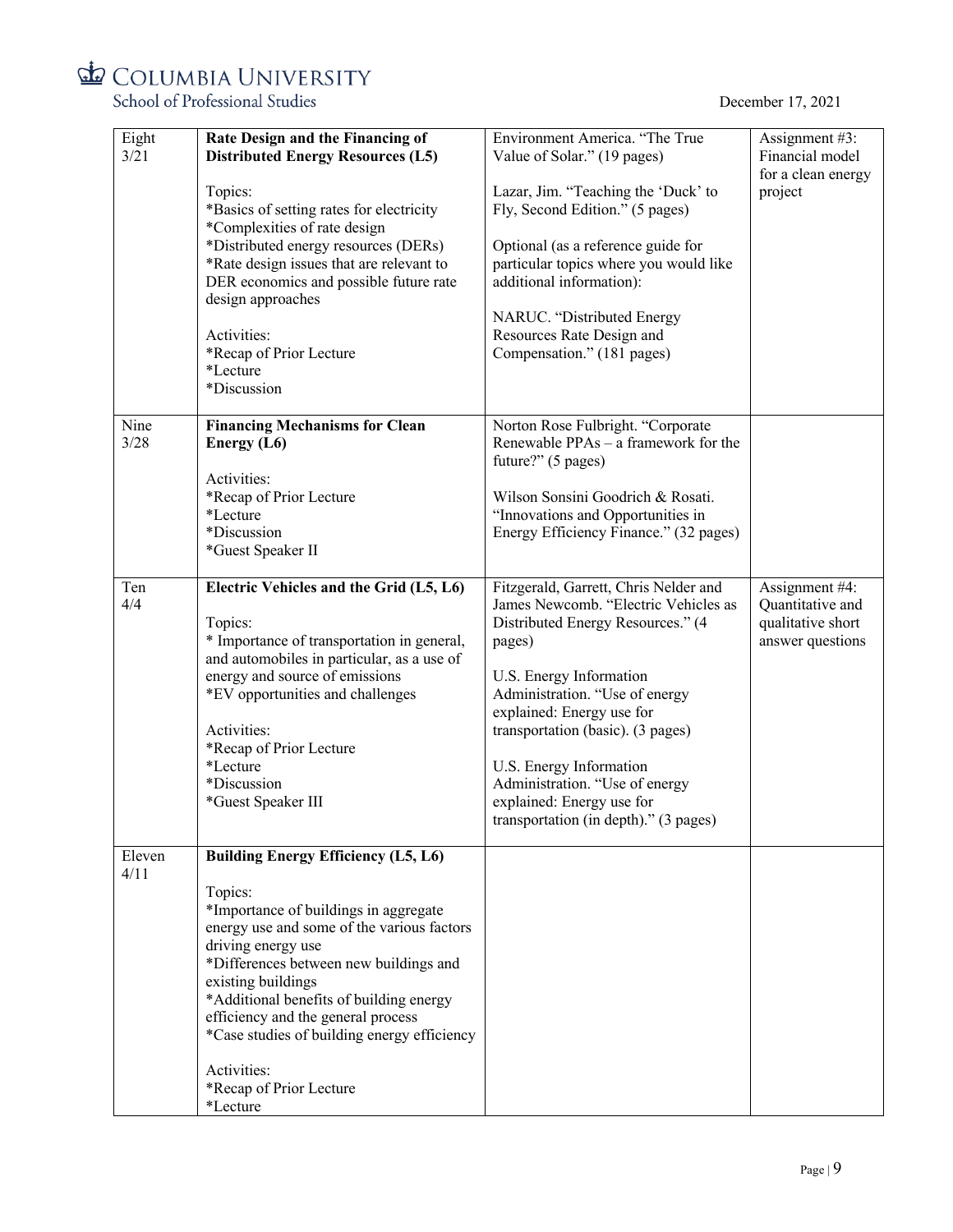## December 17, 2021



School of Professional Studies

|          | *Discussion                                  |     |                     |
|----------|----------------------------------------------|-----|---------------------|
|          | *Class Exercise                              |     |                     |
|          |                                              |     |                     |
| Twelve   | <b>Equity, Environment and Economics</b>     |     | Assignment #5:      |
| 4/18     | (L5, L6)                                     |     | Analytical case     |
|          |                                              |     | study               |
|          | Topics:                                      |     |                     |
|          | *Historical inequities in energy generation, |     |                     |
|          | transmission, and distribution               |     |                     |
|          | *Environmental justice concerns              |     |                     |
|          | *Challenges in achieving equity while        |     |                     |
|          | pursuing environmental and economic          |     |                     |
|          | goals of clean energy transition             |     |                     |
|          | * How the clean energy transition fits into  |     |                     |
|          | the UN Sustainable Development Goals         |     |                     |
|          | (SDG) framework                              |     |                     |
|          |                                              |     |                     |
|          | Activities:                                  |     |                     |
|          | *Recap of Prior Lecture                      |     |                     |
|          | *Discussion                                  |     |                     |
|          | *Guest Speaker(s) IV(, V)                    |     |                     |
| Thirteen | <b>GROUP PRESENTATIONS (L1-L6)</b>           | n/a | Group               |
| 4/25     |                                              |     | Presentation:       |
|          | Activities:                                  |     | first set of teams* |
|          | *Group Presentations/Q&A                     |     |                     |
|          |                                              |     |                     |
| Fourteen | <b>GROUP PRESENTATIONS (L1-L6)</b>           | n/a | Group               |
| 5/2      |                                              |     | Presentation:       |
|          | Activities:                                  |     | second set of       |
|          | *Group Presentations/Q&A                     |     | teams*              |
|          | *Course Recap                                |     |                     |
|          |                                              |     |                     |

\* Group presentation order based on random selection, although attempts will be made to accommodate bona fide scheduling concerns. Class may need to be extended past 8pm one or both days to accommodate all presentations.

## **Course Policies**

## *Participation and Attendance*

You are expected to complete all assigned readings, attend all class sessions, participate in class, and engage actively and cooperatively with others in completing the final group presentation. In particular, please be especially attentive to guest speakers, and develop appropriate questions in advance. If you need to miss a class for any reason, please discuss the absence with the instructor in advance.

## *Late work*

There will be no credit granted to any written assignment that is not submitted on the due date noted in the course syllabus without advance notice and permission from the instructor. Assignments submitted late with permission from the instructor will normally be graded down one letter grade (e.g., from an A to a B) absent extenuating circumstances.

## *Citation & Submission*

All written assignments must cite sources (use any acceptable citation style e.g., APA, MLA), and be submitted to the course website (not via email).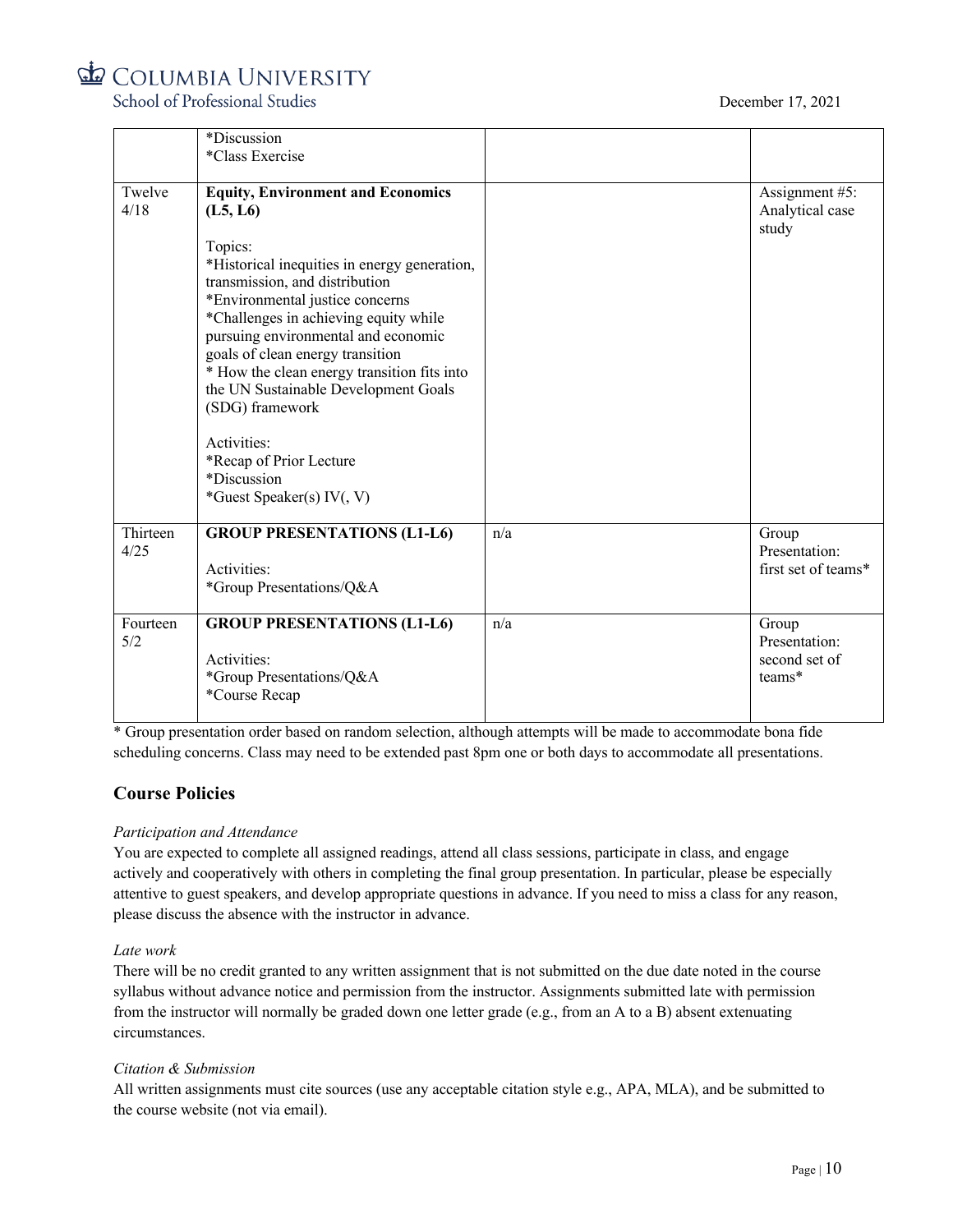

## **School and University Policies and Resources**

## *Copyright Policy*

Please note—Due to copyright restrictions, online access to this material is limited to instructors and students currently registered for this course. Please be advised that by clicking the link to the electronic materials in this course, you have read and accept the following:

The copyright law of the United States (Title 17, United States Code) governs the making of photocopies or other reproductions of copyrighted materials. Under certain conditions specified in the law, libraries and archives are authorized to furnish a photocopy or other reproduction. One of these specified conditions is that the photocopy or reproduction is not to be "used for any purpose other than private study, scholarship, or research." If a user makes a request for, or later uses, a photocopy or reproduction for purposes in excess of "fair use," that user may be liable for copyright infringement.

## *Academic Integrity*

Columbia University expects its students to act with honesty and propriety at all times and to respect the rights of others. It is fundamental University policy that academic dishonesty in any guise or personal conduct of any sort that disrupts the life of the University or denigrates or endangers members of the University community is unacceptable and will be dealt with severely. It is essential to the academic integrity and vitality of this community that individuals do their own work and properly acknowledge the circumstances, ideas, sources, and assistance upon which that work is based. Academic honesty in class assignments and exams is expected of all students at all times.

SPS holds each member of its community responsible for understanding and abiding by the SPS Academic Integrity and Community Standards posted at https://sps.columbia.edu/students/student-support/academic-integritycommunity-standards. You are required to read these standards within the first few days of class. Ignorance of the School's policy concerning academic dishonesty shall not be a defense in any disciplinary proceedings.

## *Diversity Statement*

It is our intent that students from all diverse backgrounds and perspectives be well-served by this course, that students' learning needs be addressed both in and out of class, and that the diversity that the students bring to this class be viewed as a resource, strength and benefit. It is our intent to present materials and activities that are respectful of diversity: gender identity, sexuality, disability, age, socioeconomic status, ethnicity, race, nationality, religion, and culture.

## *Accessibility*

Columbia is committed to providing equal access to qualified students with documented disabilities. A student's disability status and reasonable accommodations are individually determined based upon disability documentation and related information gathered through the intake process. For more information regarding this service, please visit the University's Health Services website: https://health.columbia.edu/services/ods/support.

## *Names/Pronouns*

You deserve to be addressed in a manner that reflects your identity. You are welcome to tell me your pronoun(s)and/or name (if different from University records) at any time, either in person or via email.

## *Discrimination*

We embrace the diversity of gender, gender identity & expression, sex, sexual orientation, race, ethnicity, national origin, age, religion, disability status, family status, socioeconomic background, and other visible and non-visible identities. Columbia University does not tolerate unlawful discrimination, discriminatory harassment, sexual assault,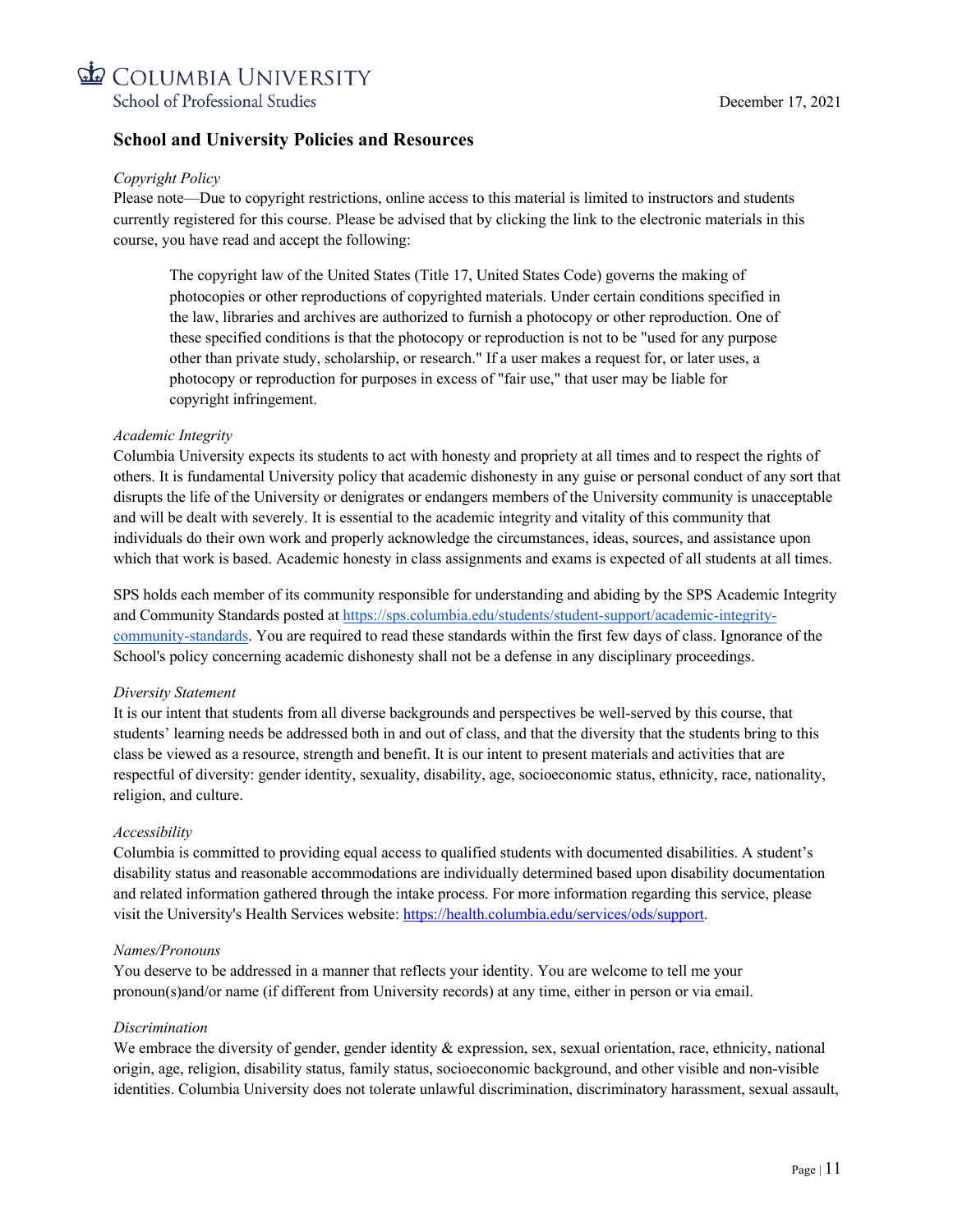

domestic violence, dating violence, stalking, or sexual exploitation and all such conduct is forbidden by Columbia University Policy.

## *Duty to Report*

You deserve a University community free from discrimination, harassment, and gender-based misconduct including sexual harassment, sexual assault, domestic and dating violence, stalking, and sexual exploitation. It is therefore University policy to require Columbia faculty and staff to report to EOAA any instance or allegation of prohibited conduct involving any undergraduate or any graduate student that is disclosed to, observed by, or otherwise known to that employee. This requirement to report is in place to help ensure that students are provided appropriate resources and to allow the University to mitigate harm to our community.

#### *Confidential Resources*

There are confidential resources on campus who do not have a Duty to Report, including:

- \* Sexual Violence Response & Rape Crisis/Anti-Violence Support Center (SVR)
- \* Ombuds Office
- \* Medical Services
- \* University Counseling and Psychological Services
- \* University Pastoral Counseling
- \* Columbia Office of Disability Services

University employees working in a confidential capacity will not report information shared with them.

#### *Inclusion*

In the M.S. in Sustainability Management program, faculty and staff are committed to the creation and maintenance of "inclusive learning" spaces – classrooms and other places of learning where you will be treated with respect and dignity, and where all individuals are provided equitable opportunity to participate, contribute, and succeed.

All students are welcome regardless of race/ethnicity, gender identities, gender expressions, sexual orientation, socio-economic status, age, disabilities, religion, regional background, Veteran status, citizenship status, nationality and other diverse identities that we each bring to class.

## *Class Recordings*

All or portions of the class may be recorded at the discretion of the Instructor to support your learning. At any point, the Instructor has the right to discontinue the recording if it is deemed obstructive to the learning process.

If the recording is posted, it is confidential and it is prohibited to share the recording outside of the class.

#### *SPS Academic Resources*

The Office of Student Affairs provides students with academic counseling and support services such as online tutoring and career coaching: https://sps.columbia.edu/students/student-support/student-support-resources.

## *Columbia University Information Technology*

Columbia University Information Technology (CUIT) provides Columbia University students, faculty and staff with central computing and communications services. Students, faculty and staff may access University-provided and discounted software downloads.

## *Columbia University Library*

Columbia's extensive library system ranks in the top five academic libraries in the nation, with many of its services and resources available online.